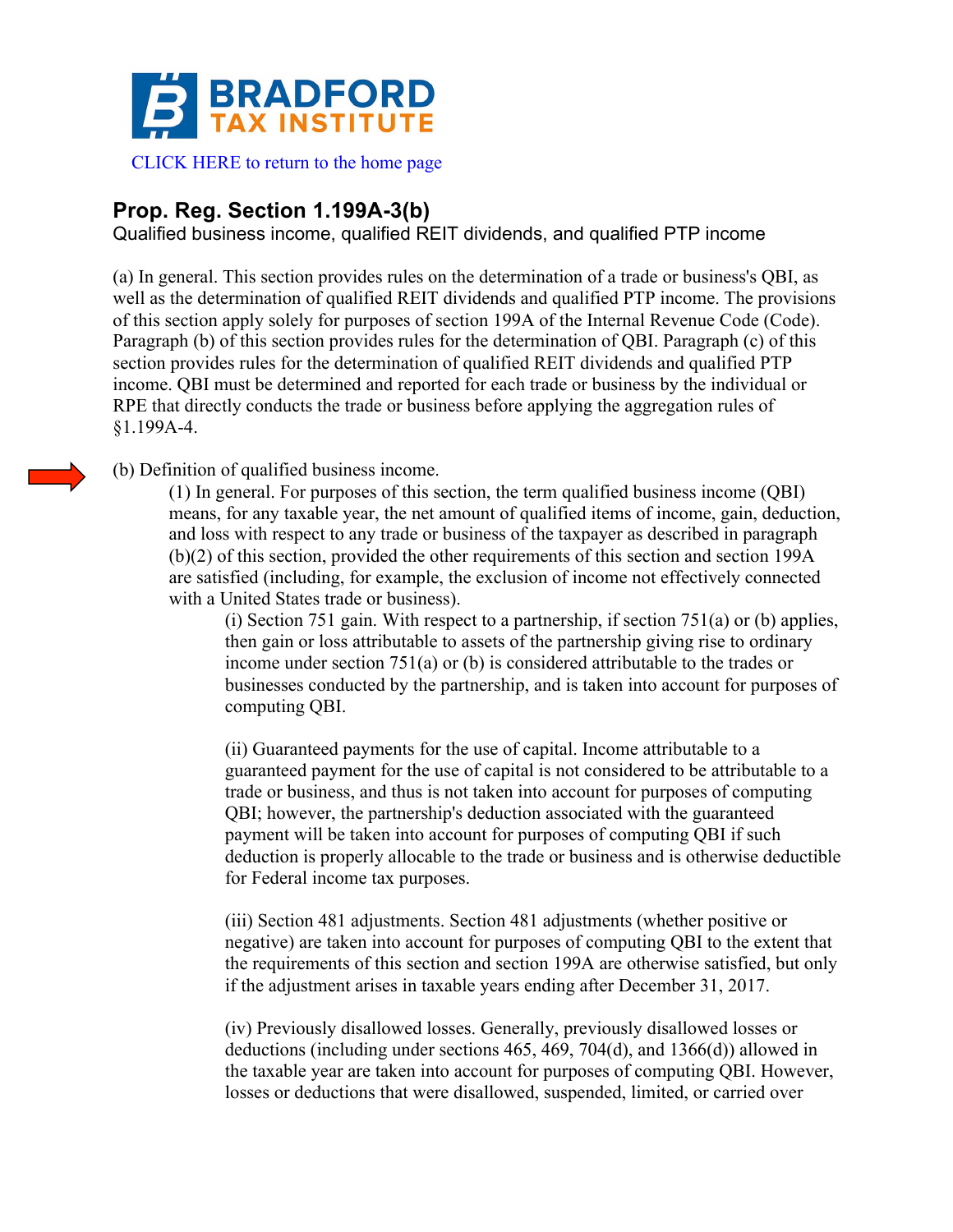from taxable years ending before January 1, 2018 (including under sections 465, 469, 704(d), and 1366(d)), are not taken into account in a later taxable year for purposes of computing QBI.

(v) Net operating losses. Generally, a deduction under section 172 for a net operating loss is not considered with respect to a trade or business and therefore, is not taken into account in computing QBI. However, to the extent that the net operating loss is disallowed under section 461(l), the net operating loss is taken into account for purposes of computing QBI.

(2) Qualified items of income, gain, deduction, and loss.

(i) In general. The term qualified items of income, gain, deduction, and loss means items of gross income, gain, deduction, and loss to the extent such items are-

(A) Effectively connected with the conduct of a trade or business within the United States (within the meaning of section 864(c), determined by substituting "trade or business (within the meaning of section 199A)" for "nonresident alien individual or a foreign corporation" or for "a foreign corporation" each place it appears), and

(B) Included or allowed in determining taxable income for the taxable year.

(ii) Items not taken into account. Notwithstanding paragraph  $(b)(2)(i)$  of this section and in accordance with section  $199A(c)(3)(B)$ , the following items are not taken into account as a qualified item of income, gain, deduction, or loss:

(A) Any item of short-term capital gain, short-term capital loss, long-term capital gain, long-term capital loss, including any item treated as one of such items, such as gains or losses under section 1231 which are treated as capital gains or losses.

(B) Any dividend, income equivalent to a dividend, or payment in lieu of dividends described in section  $954(c)(1)(G)$ . Any amount described in section  $1385(a)(1)$  is not treated as described in this clause.

(C) Any interest income other than interest income which is properly allocable to a trade or business. For purposes of section 199A and this section, interest income attributable to an investment of working capital, reserves, or similar accounts is not properly allocable to a trade or business.

(D) Any item of gain or loss described in section  $954(c)(1)(C)$  $(transactions in commodities)$  or section  $954(c)(1)(D)$  (excess foreign currency gains) applied in each case by substituting "trade or business" for "controlled foreign corporation."

(E) Any item of income, gain, deduction, or loss taken into account under section  $954(c)(1)(F)$  (income from notional principal contracts) determined without regard to section  $954(c)(1)(F)(ii)$  and other than items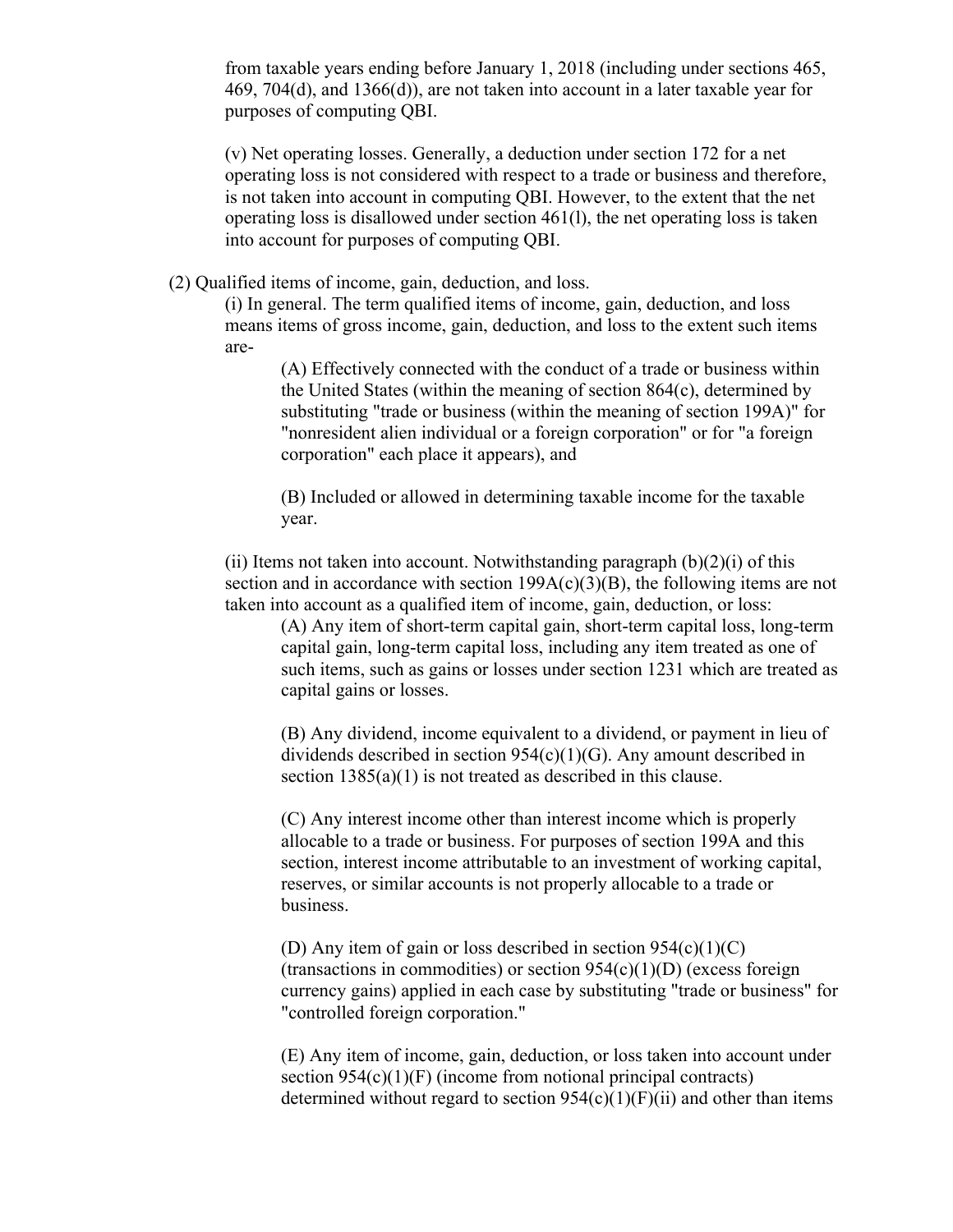attributable to notional principal contracts entered into in transactions qualifying under section 1221(a)(7).

(F) Any amount received from an annuity which is not received in connection with the trade or business.

(G) Any qualified REIT dividends as defined in paragraph (c)(2) of this section or qualified PTP income as defined in paragraph (c)(3) of this section.

(H) Reasonable compensation received by a shareholder from an S corporation. However, the S corporation's deduction for such reasonable compensation will reduce QBI if such deduction is properly allocable to the trade or business and is otherwise deductible for Federal income tax purposes.

(I) Any guaranteed payment described in section 707(c) received by a partner for services rendered with respect to the trade or business, regardless of whether the partner is an individual or an RPE. However, the partnership's deduction for such guaranteed payment will reduce QBI if such deduction is properly allocable to the trade or business and is otherwise deductible for Federal income tax purposes.

(J) Any payment described in section 707(a) received by a partner for services rendered with respect to the trade or business, regardless of whether the partner is an individual or an RPE. However, the partnership's deduction for such payment will reduce QBI if such deduction is properly allocable to the trade or business and is otherwise deductible for Federal income tax purposes.

(3) Commonwealth of Puerto Rico. For the purposes of determining QBI, the term United States includes the Commonwealth of Puerto Rico in the case of any taxpayer with QBI for any taxable year from sources within the Commonwealth of Puerto Rico, if all of such receipts are taxable under section 1 for such taxable year. This paragraph only applies as provided in section  $199A(f)(1)(C)$ .

(4) Wages. Expenses for all wages paid (or incurred in the case of an accrual method taxpayer) must to be taken into account in computing QBI (if the requirements of this section and section 199A are satisfied) regardless of the application of the W-2 wage limitation described in  $\S1.199A-1(d)(2)(iv)$ .

(5) Allocation of items among directly-conducted trades or businesses If an individual or an RPE directly conducts multiple trades or businesses, and has items of QBI which are properly attributable to more than one trade or business, the individual or RPE must allocate those items among the several trades or businesses to which they are attributable using a reasonable method based on all the facts and circumstances. The individual or RPE may use a different reasonable method for different items of income, gain, deduction, and loss. The chosen reasonable method for each item must be consistently applied from one taxable year to another and must clearly reflect the income and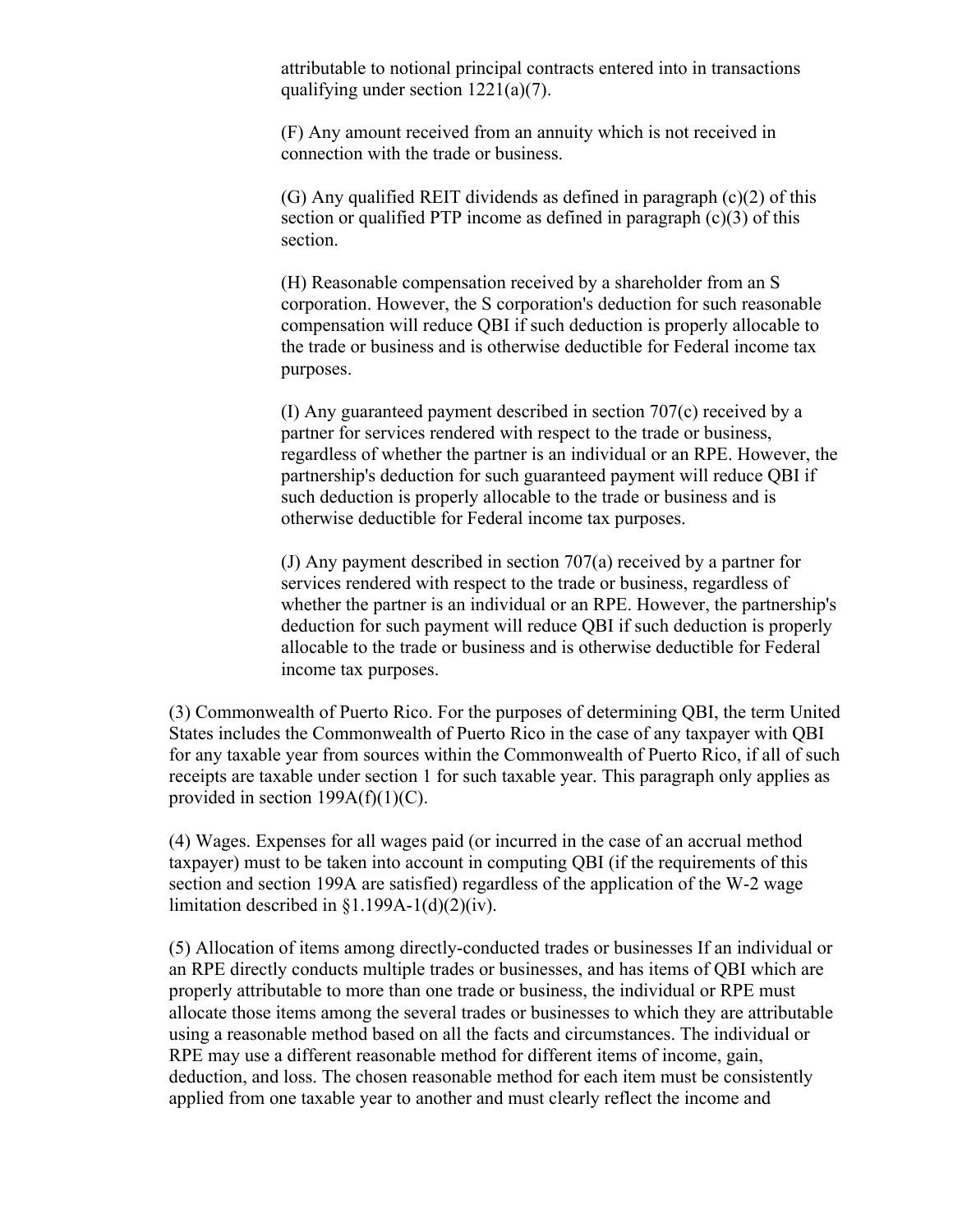expenses of each trade or business. The overall combination of methods must also be reasonable based on all facts and circumstances. The books and records maintained for a trade or business must be consistent with any allocations under this paragraph.

(c) Qualified REIT Dividends and Qualified PTP Income.

(1) In general. Qualified REIT dividends and qualified PTP income are the sum of qualified REIT dividends as defined in  $\S1.199A-3(c)(2)$  earned directly or through an RPE and the net amount of qualified PTP income as defined in §1.199A-3(c)(3) earned directly or through an RPE.

(2) Qualified REIT dividend.

(i) The term qualified REIT dividend means any dividend from a REIT received during the taxable year which-

(A) is not a capital gain dividend, as defined in section  $857(b)(3)$ , and

(B) is not qualified dividend income, as defined in section 1(h)(11).

(ii) A REIT dividend is not a qualified REIT dividend if the stock with respect to which it is received is held for fewer than 45 days, taking into account the principles of section  $246(c)(3)$  and (4).

(3) Qualified PTP income.

(i) In general. The term qualified PTP income means the sum of-

(A) The net amount of such taxpayer's allocable share of income, gain, deduction, and loss from a PTP as defined in section 7704(b) that is not taxed as a corporation under section 7704(a), plus

(B) Any gain or loss attributable to assets of the PTP giving rise to ordinary income under section 751(a) or (b) that is considered attributable to the trades or businesses conducted by the partnership.

(ii) Special rules. The rules applicable to the determination of QBI described in paragraph (b) of this section also apply to the determination of a taxpayer's allocable share of income, gain, deduction, and loss from a PTP. An individual's allocable share of income from a PTP, and any section 751 gain or loss is qualified PTP income only to the extent the items meet the qualifications of section 199A and this section including the requirement that the item is included or allowed in determining taxable income for the taxable year, and the requirement that the item be effectively connected with the conduct of a trade or business within the United States. For example, if an individual owns an interest in a PTP, and for the taxable year is allocated a distributive share of net loss which is disallowed under the passive activity rules of section 469, such loss is not taken into account for purposes of section 199A. Furthermore, each PTP is required to determine its qualified PTP income for each trade or business and report that information to its owners as described in §1.199A-6(b)(3).

(d) Effective/applicability date.

(1) General rule. Except as provided in paragraph (d)(2) of this section, the provisions of this section apply to taxable years ending after the date the Treasury decision adopting